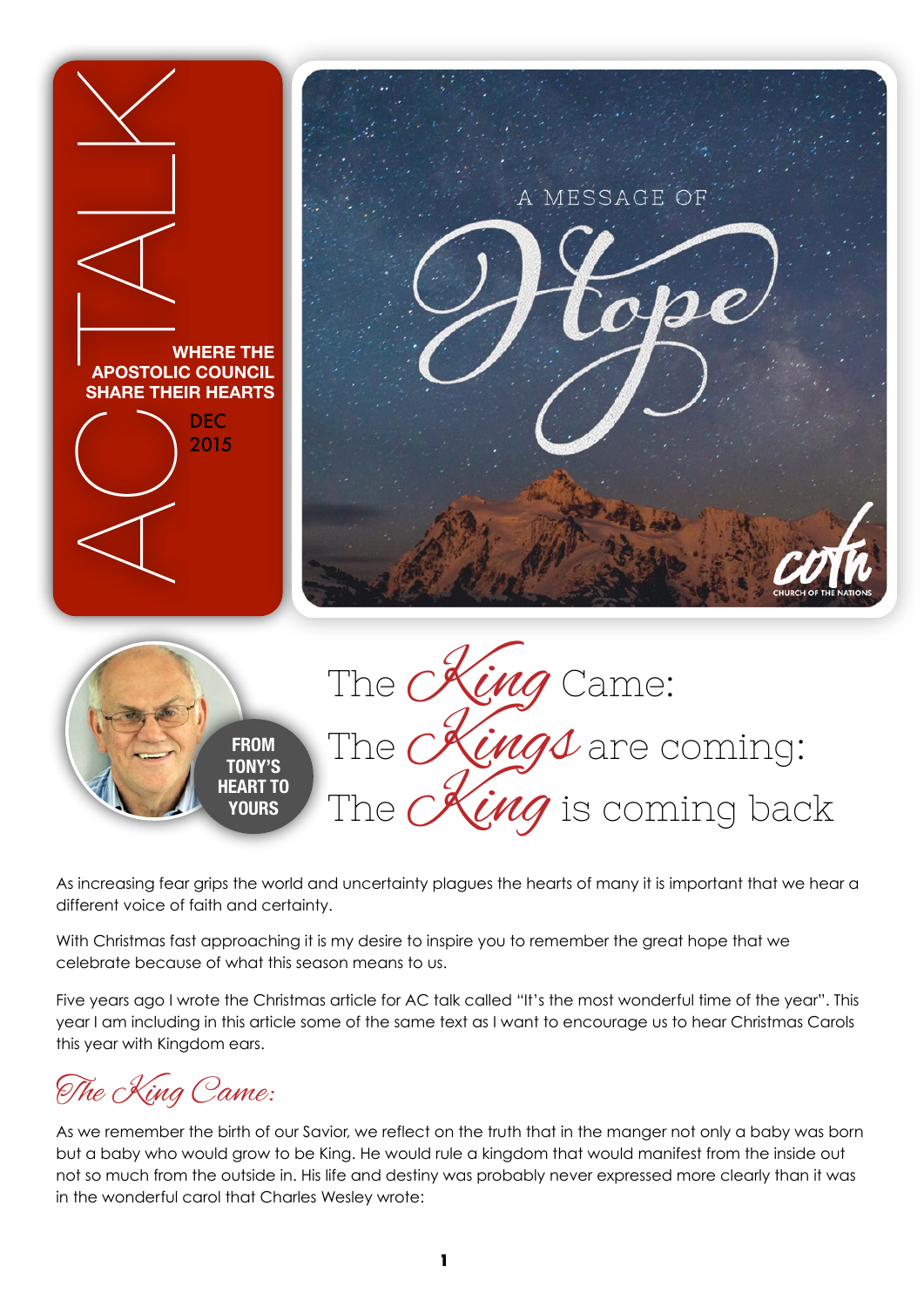Hail the heav'n-born Prince of Peace! Hail the Son of Righteousness! Light and life to all He brings Ris'n with healing in His wings Mild He lays His glory by Born that man no more may die Born to raise the sons of earth Born to give them second birth Hark! The herald angels sing "Glory to the newborn King!"

What a joy it is to reflect on who we have become in Him and to give His kingdom rule total freedom in our lives.

## The kings are coming:

In our Leadershift gatherings this year we focused on the theme of "the kings are coming" from the Scripture in Isaiah. One of the questions often asked is, if we are winning and the kingdom is advancing why is there so much darkness on the earth? The Scripture answers this in these verses when it declares that we are to rise and shine for our light has come and kings will come to the brightness of the rising, at the same time darkness, even extreme darkness, will cover the earth. We are living in the battle of the kingdoms.

Within the first two years of Jesus' birth in a time of great darkness, kings came to the newborn King opening their treasures to him. As we rise in this day and His glory is seen upon us we will continue to see kings and rulers coming to the brightness of the rising. As men reach out for answers, let us not only be bold in declaration of truth, but live value based Christianity that demonstrates the ways of our King, then we will be the answer. A carol said it this way:

Born a King on Bethlehem's plain Gold Foring to crown Him again

King forever, ceasing never

Over us all to rein

The King is coming back:

The great news of Christmas is not only the King was born, who has given new birth to those who believe to rule and reign on this earth, but that He, the King, is coming again!

Another great carol, **"**It Came upon a Midnight Clear**",** was written by Edmund Hamilton Sears in 1849. The carol started life as a poem written by its author who was a minister living in Massachusetts at the time. What great words make up the last verse:.